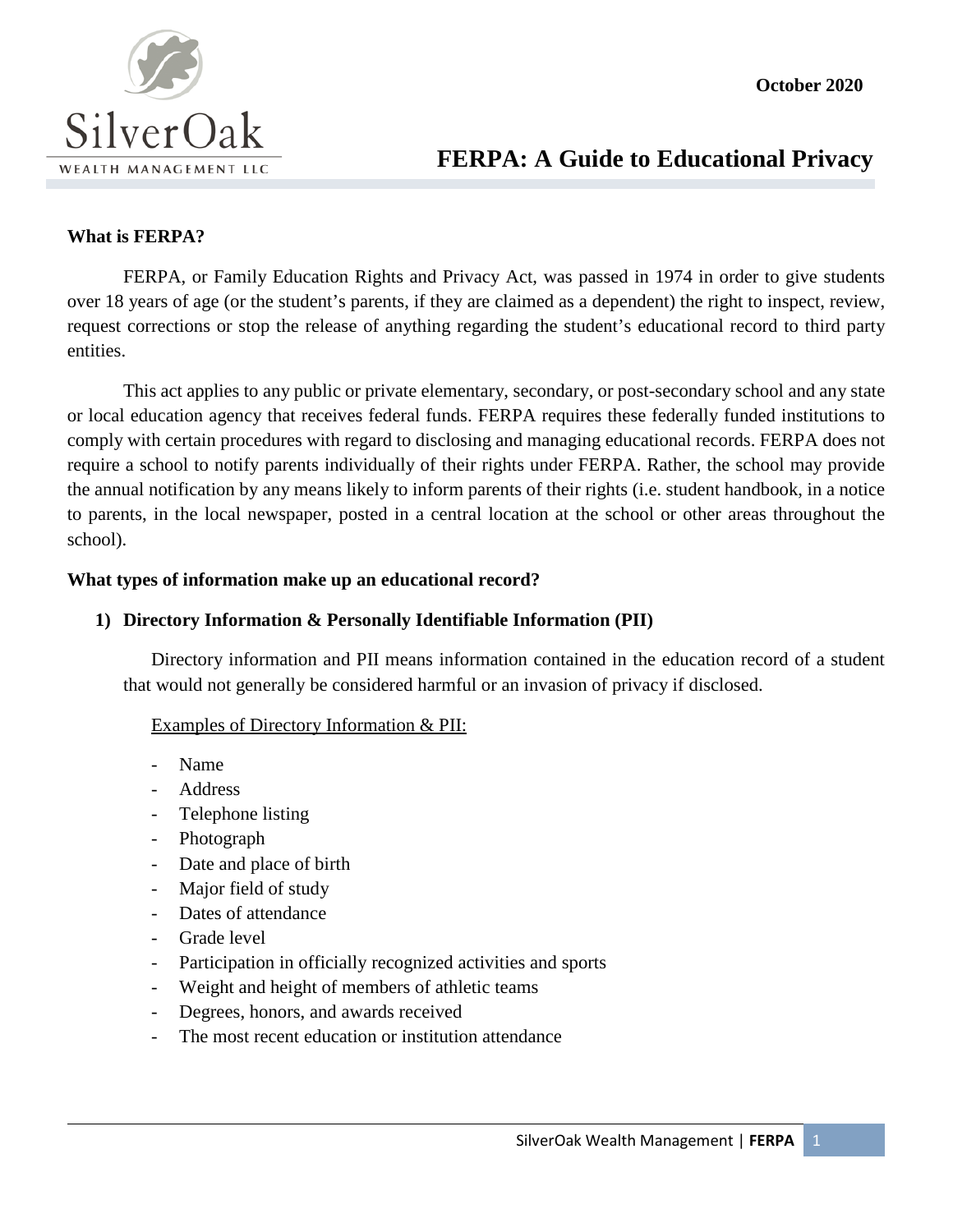### **2) Educational Information**

Since the inception of FERPA, the issue of what constitutes "educational information" has been highly contested. Despite this contention, it is clear that educational information includes a student's transcripts, GPA, grades, social security number, test scores, certain psychological evaluations, and disciplinary records. This information may only be released with the signature of the eligible student or parent.

## **Use of Information**

FERPA allows schools to disclose information from a student's education record or directory information, without consent, to the following third parties or under the following circumstances:

- 1) School officials with legitimate educational interest
- 2) Other schools to which a student is transferring
- 3) Specified officials for audit or evaluation purposes
- 4) Appropriate parties in connection with financial aid to a student
- 5) Organizations conducting certain studies for, or on behalf of, the school
- 6) Accrediting organizations
- 7) Appropriate officials in cases of health and safety emergencies
- 8) State and local authorities, within a juvenile justice system, pursuant to specific state law
- 9) To comply with a judicial order or lawfully issued subpoena

FERPA also limits the subsequent disclosure of the information by the third party.

The primary purpose of the directory information exception to FERPA is to allow educational institutions to include this type of information in certain school publications, etc. It also allows for the publicity of student accomplishments or specific educational programs to be on electronic and print media. Examples include the yearbook, honor roll or other recognition lists, graduation programs, sports activity sheets, etc.

# **Actions to be Taken**

If you do not want your child's school to disclose directory information from your child's education records without your prior written consent, you must fill out the FERPA opt out form (contact your school's principal or administrators for further details as each school dictates their own privacy policies). Parents and guardians who opt a student out of FERPA may provide written confirmation for a student to be included in a specific place where directory information is used.